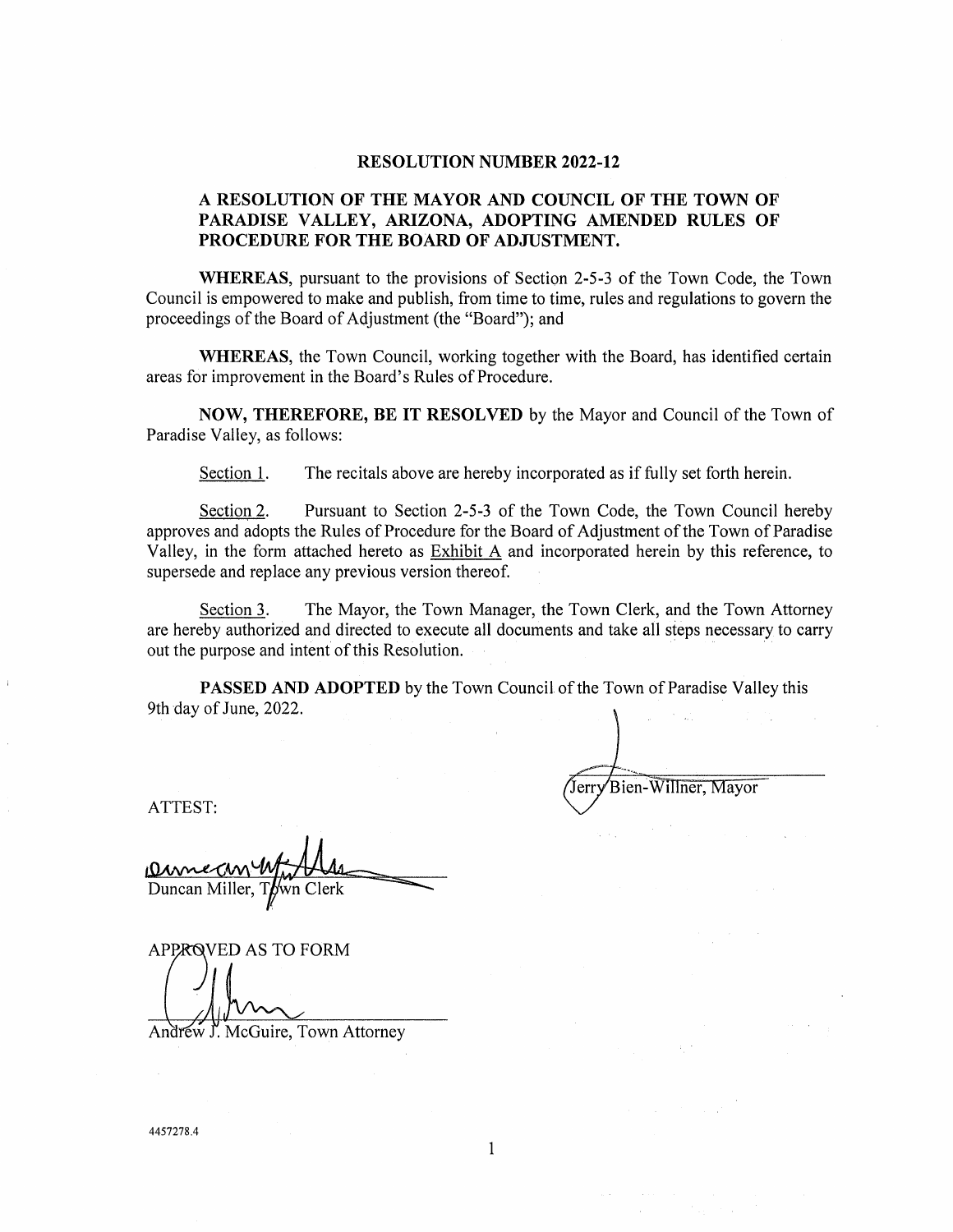# EXHIBIT A TO RESOLUTION 2022-12

[Rules of Procedure]

See following pages.

 $\bar{z}$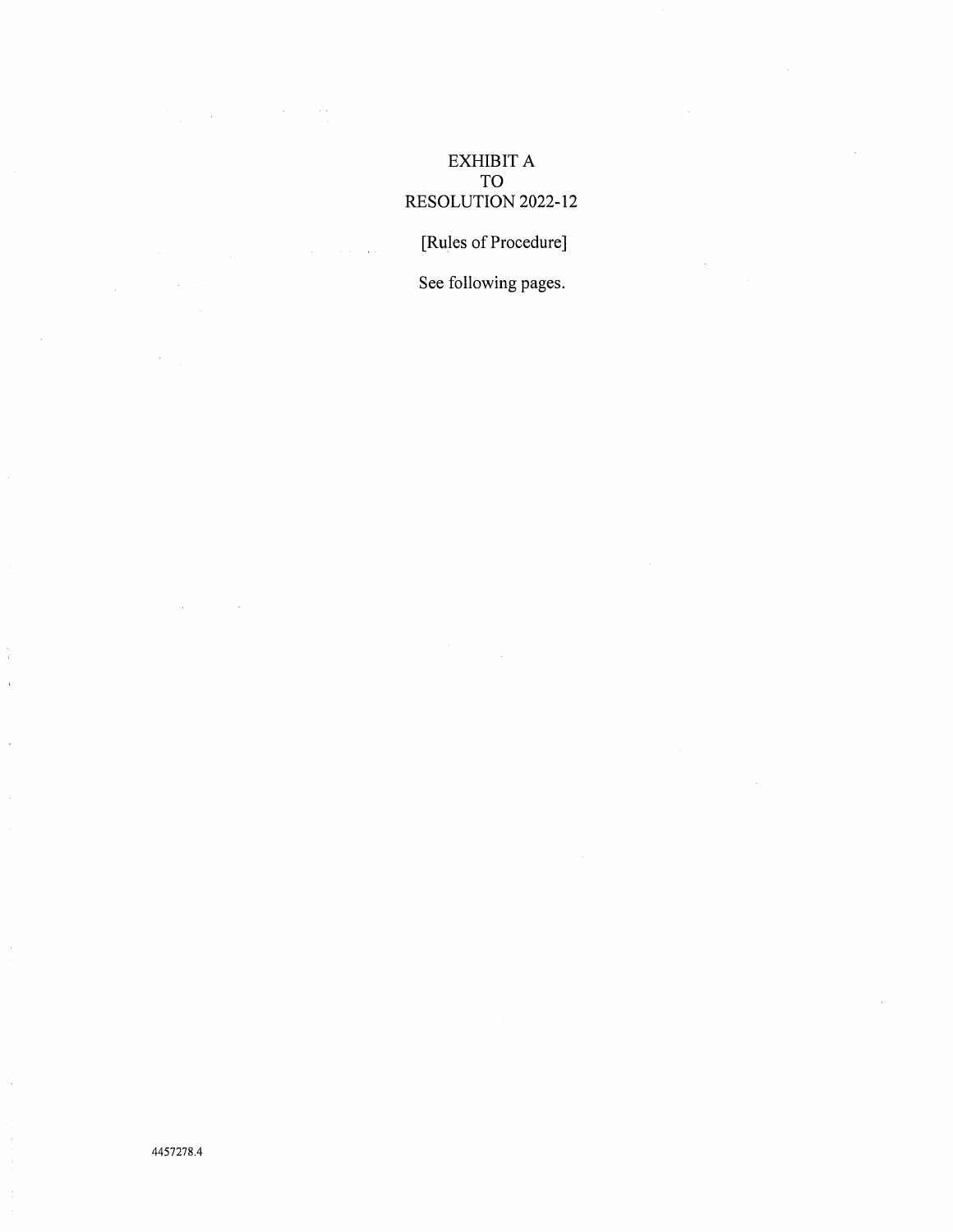# **Town of Paradise Valley Rules of Procedure for the Board of Adjustment**

## Table of Contents

#### **Requirements of Application for Variance**

A. Who may apply?

The owner or agent.

B. Requirements for application:

Completed application form and payment of required fee.

### **Scheduling and Advertising of Hearing**

A. Scheduled Date. When an applicant has submitted a complete application, a hearing shall be scheduled. The scheduled hearing shall be no later than 60 days after receipt of the complete application.

- B. Publication and Posting. Fifteen days prior to the scheduled hearing, the Town shall:
	- 1. Publish one notice of the time, place, and date of such hearing in an official newspaper of the Town, or in a newspaper of general circulation in the Town; and
	- 2. Post a notice of the time, place, and date of such hearing on the affected property; such notice shall remain posted for the entire 15-day period.
- C. Materials Provided to the Board by Town Staff or Applicant. All materials (including electronic materials such as a PowerPoint presentation that the applicant would like to use at the public meeting) must be submitted before the first date on which an

4458475.4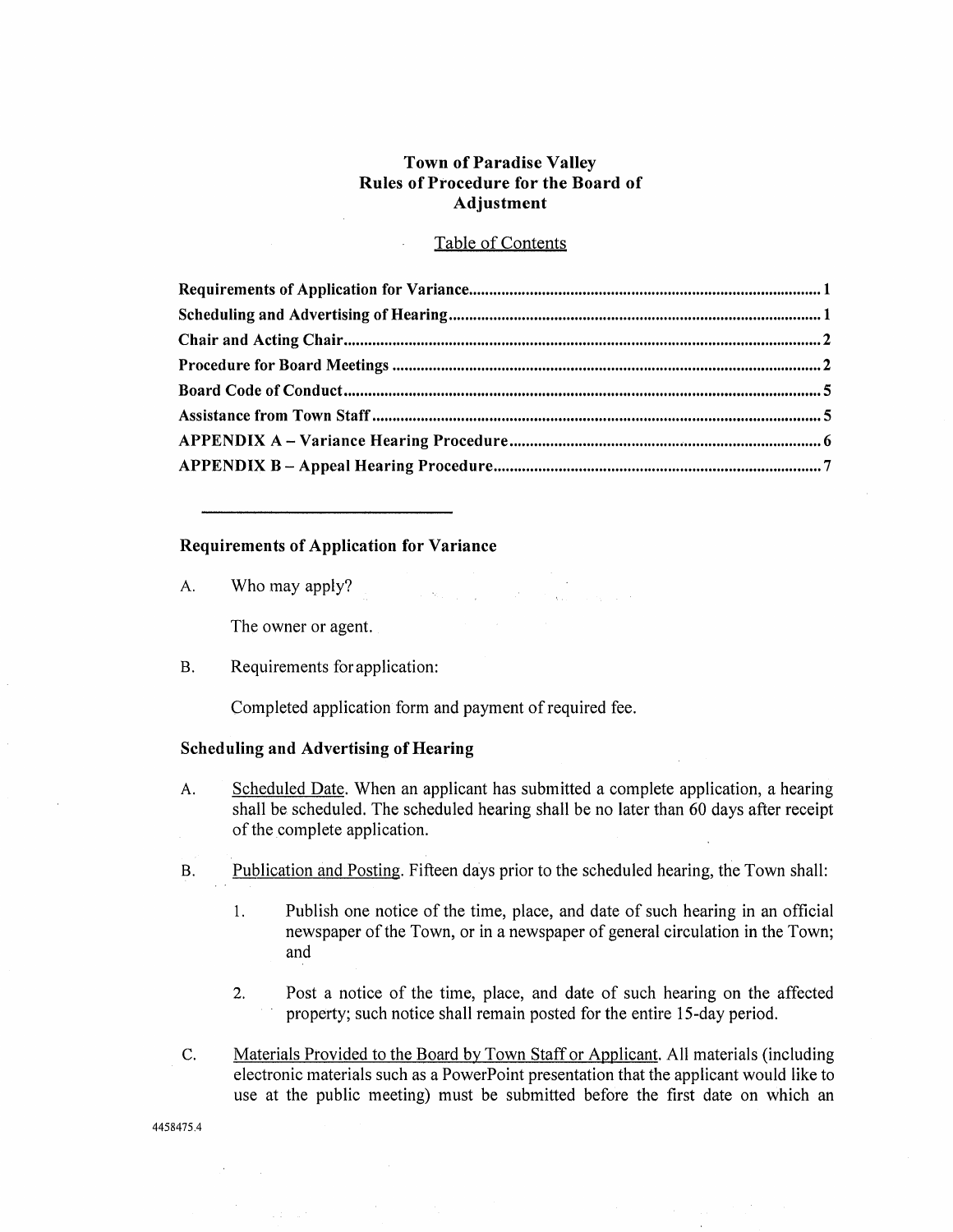advertisement for the hearing is published in a newspaper of general circulation (the "Cut-off Date").

- 1. Materials submitted by the applicant after the Cut-off Date shall not be distributed to the Board and shall not be considered at the public meeting or hearing.
- 2. If an applicant believes that additional materials not submitted before the Cut-off Date need to be placed before the Board, then the applicant may request that the hearing be continued to another suitable date, in which case the applicant shall pay the costs of re-advertising and re-posting the required notices of public hearing.
- 3. The Community Development Director may make an exception to the requirements of this Section for materials that do not substantially change the application, or are de minimis in nature, at the discretion of the Director.
- D. Statements or Materials by Members of the Public. Members of the public may either:
	- 1. Submit. statements or materials at least 24 hours prior to the posted hearing time; or
	- 2. Submit a minimum of 10 hard copies of a statement or material at the time of the hearing.

## **Chair and Acting Chair**

- A. Presiding Officer. The Chair shall preside at all Board meetings.
- B. Absence of the Chair. In the absence of the Chair, the members present at any meeting shall elect a member to be Acting Chair, and such Acting Chair shall exercise all powers and prerogatives of the Chair until such time as the Chair is present.

### **Procedure for Board Meetings**

- A. Location of Meetings: Unless otherwise specified by the Chair, all meetings of the Board shall be held at the Paradise Valley Town Hall, 6401 E. Lincoln Drive.
- B. Time for meetings:
	- 1. Regular Meetings:

The Board shall hold regular meetings on the first Wednesday of each month at 6:00 p.m., as needed. When the first Wednesday of the month falls upon a legal holiday recognized by the Town, the regular meeting may be scheduled for the following Wednesday.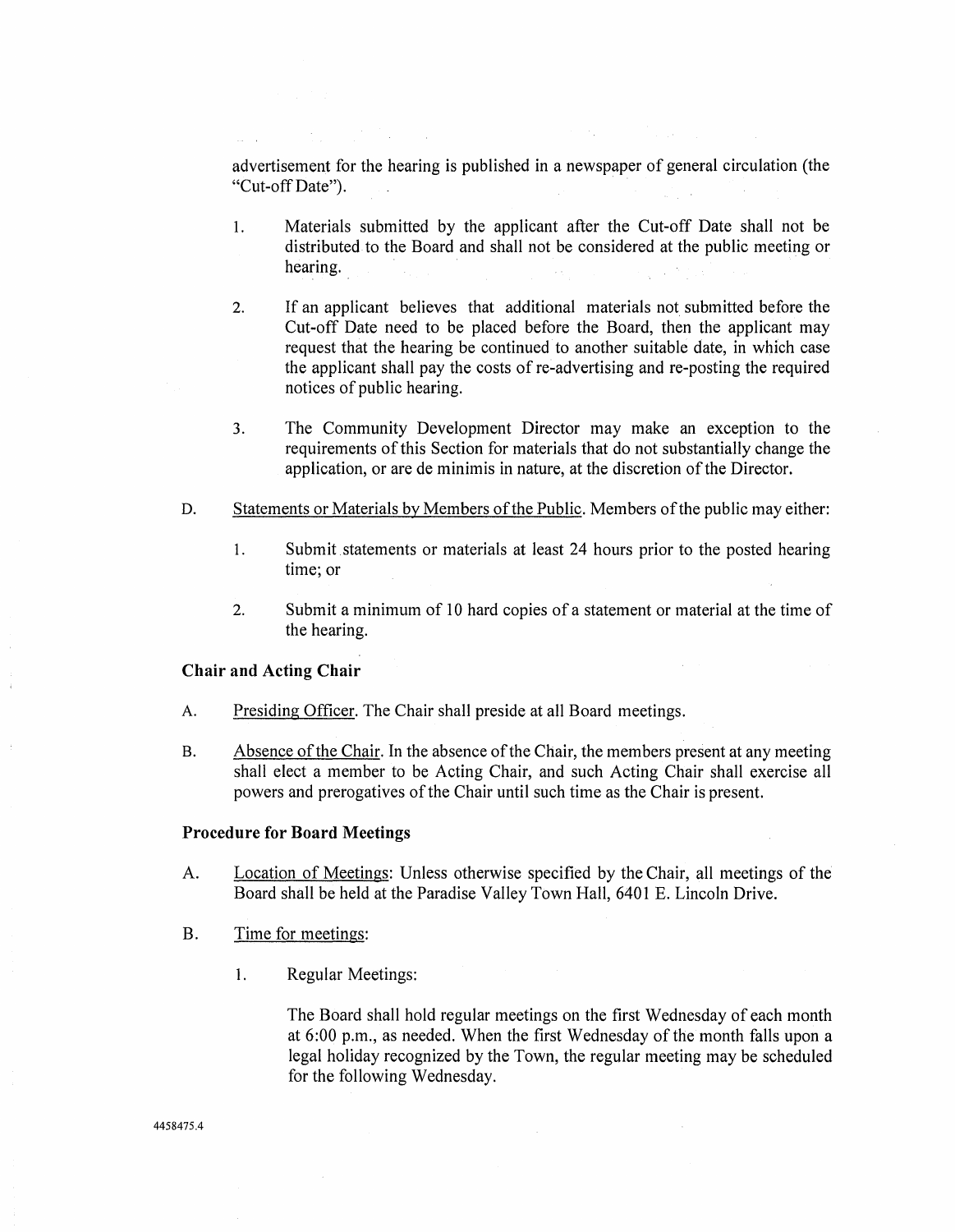2. Special Meetings:

Special meetings of the Board may be called by the Chair, provided that each member receives notice of such meeting at least 48 hours prior to such meeting in person, by telephone, or in writing.

3. Work Sessions:

At the discretion of the Chair, the Board may hold a work session to discuss agenda items in advance of a regular or special meeting,

4. Site Visits:

With the agreement of an applicant, members of the Board may visit the site for which an application has been submitted. Site visits must occur within a pre-established period of time, and the Board shall issue a Notice of Possible Quorum at least 24 hours before the commencement of such period. Members of the Board are not required to visit the site simultaneously.

During a site visit, members of the Board shall not communicate with each other, with the applicant, or with any other person regarding the details or merits of the relevant application.

 $\sim 10^{-10}$  keV

C. Quorum Requirements:

A Quorum of the Board-shall be four members.

- D. Decisions and Actions by Majority Vote:
	- 1. All decisions and actions of the Board shall be by an affirmative vote of a majority of those members present and voting.
	- 2. The vote or abstention from voting, of every individual member, on all matters voted upon, shall be recorded in the minutes of the meeting by the Board Secretary. A member shall vote "yes" or "no," or expressly abstain from voting. · · · ·
	- 3. No member who is present at a meeting of the Board shall abstain from voting unless:
		- a. The member was not present for all or a portion of the hearing on the subject to be voted upon; or
		- b. The member has a conflict of interest as provided by law.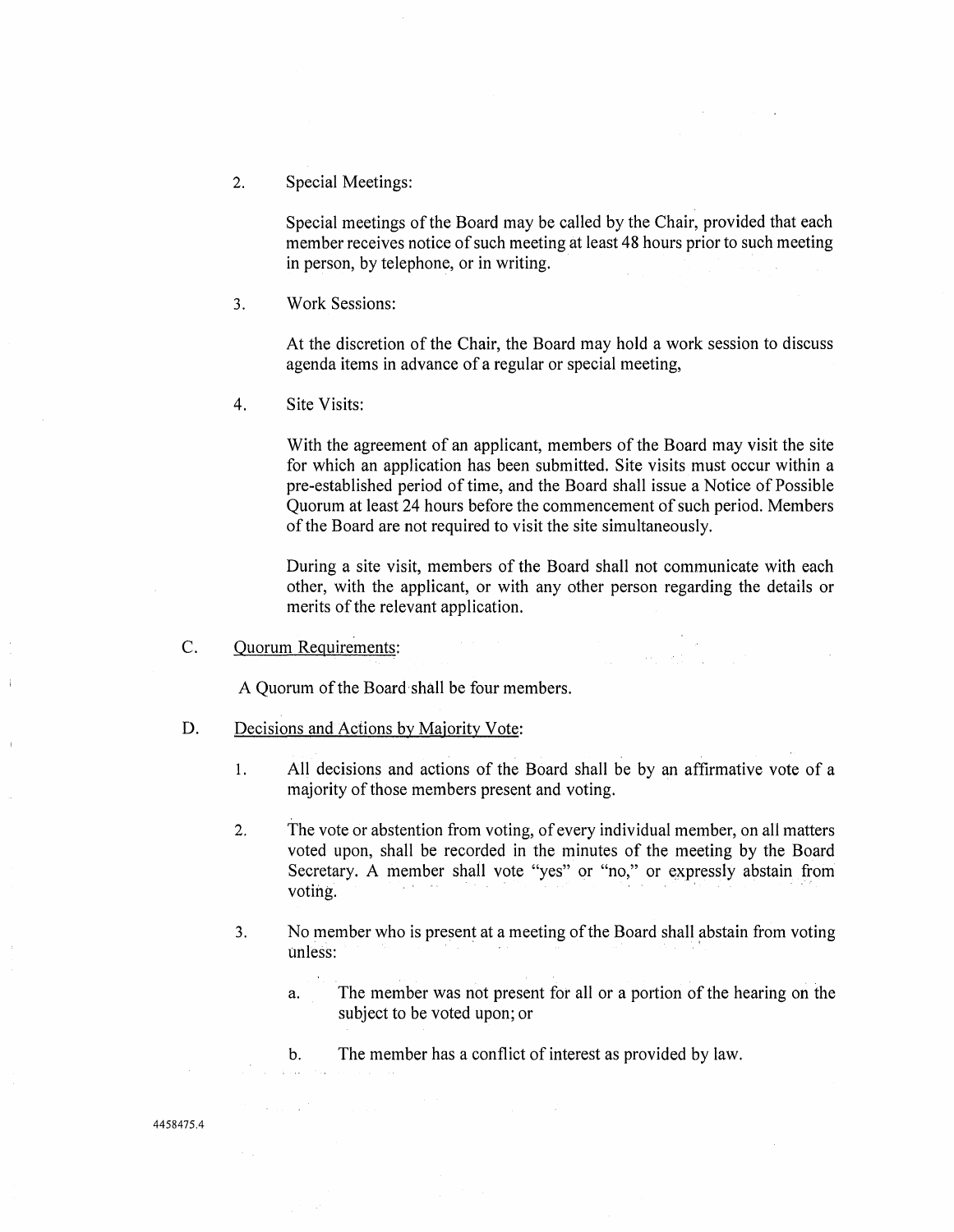- 4. When a member of the Board abstains from voting, he or she shall publicly state the reason for such abstention prior to the consideration of the item by the Board.
- 5. If a member declines to vote on any grounds that do not satisfy the requirements for abstention, that member shall be deemed to have voted "no."
- 6. The Board may consider multiple motions on a single item.
- 7. A tie vote shall be treated as a failure of the motion.
- E. Addressing the Board: Any person recognized by the Chair may speak and address the Board to express an opinion on any matter before the Board. The Chair may require any person who wishes to speak or present evidence to the Board to take an oath, which shall be administered by the Chair or the Clerk. If the Chair reasonably believes it is necessary to expedite the Board's action on a matter, the Chair may impose reasonable time limits upon the oral statements of any person. If a spokesperson for an identified group of residents (such as an HOA officer or an attorney, the "Spokesperson") desires to speak on behalf of that group, a larger amount of time will be allotted, but not in excess of 15 minutes unless the Chair finds that there are particularly detailed and difficult matters involved in the case. The Chair shall advise the members of a group that has selected a Spokesperson that if the members desire to speak individually at the meeting, the members shall limit their time and avoid any repetition of matters already addressed by the Spokesperson.
- F. Transcription: Upon the request of any party, and at that party's expense, a certified court reporter may record the proceedings of all or any portion of a meeting. If a transcript of all or any portion of the Board proceedings is prepared, a copy shall be furnished to the Board by and at the expense of the party ordering or causing the transcript to be prepared and completed.
- G. Motion to Reconsider: A motion to reconsider an action taken by the Board may be made only at the same meeting, or at the next regular meeting of the Board.
	- 1. A motion to reconsider must be made by a Member of the Board who voted on the prevailing side of the motion but may be seconded by any other Member. A question failing by virtue of a tie vote may be reconsidered by motion of any Member of the Board.
	- 2. If a Member of the Board desires to make a motion to reconsider after the meeting at which the matter was decided, then the Member shall contact the Chair and the Community Development Director within 15 days of the meeting indicating that they would like to have a motion to reconsider the matter placed on the next Board meeting agenda.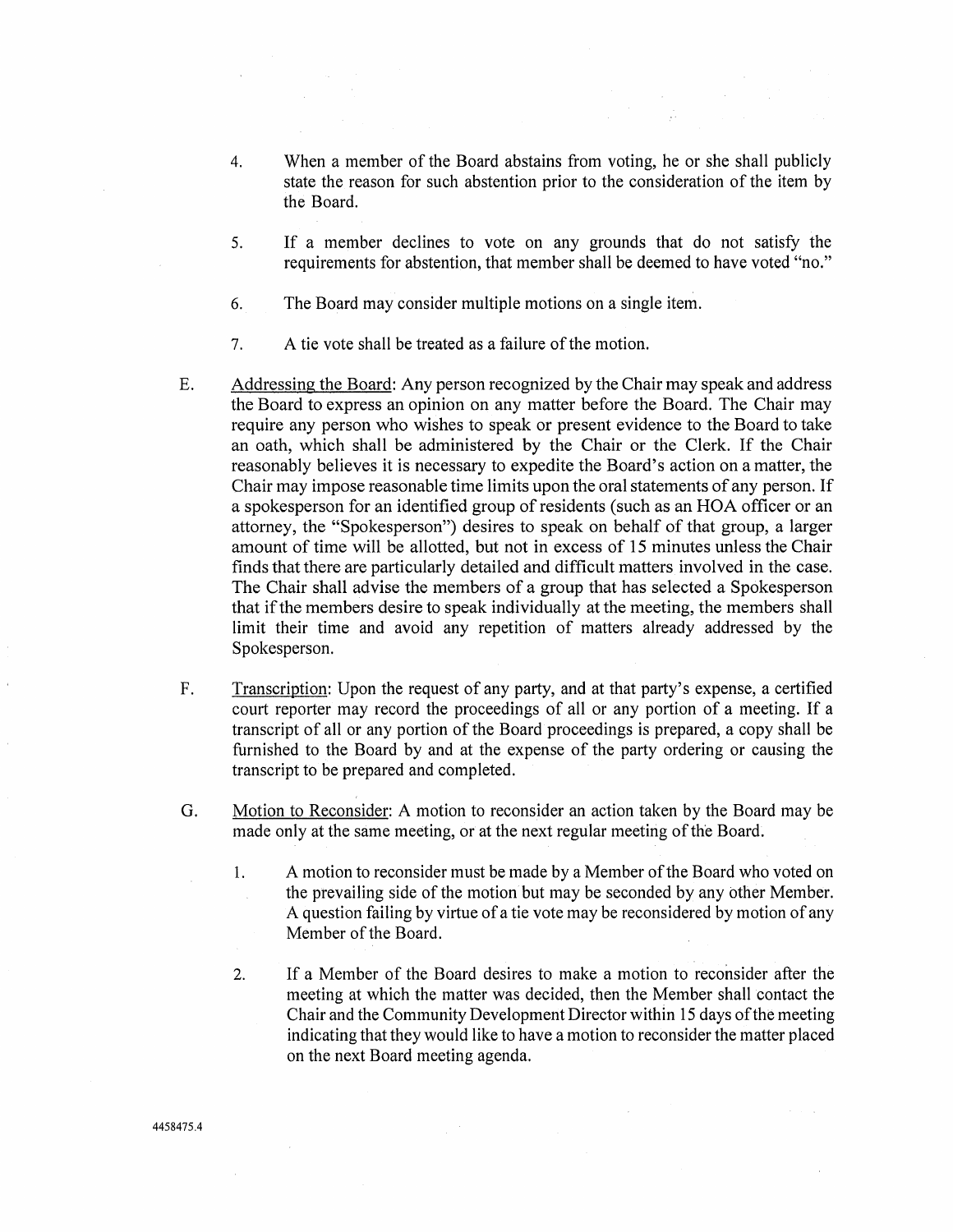- 3. If the motion to reconsider passes, then the Board shall then take the matter up for discussion and possible action at the same meeting at which the motion to reconsider passed.
- H. Recording: All or any part of a Board meeting may be recorded by any person in attendance, provided that there is no active interference with the conduct of the meeting.
- I. Order of Business: The Order of Business of all regular Board meetings shall be:
	- 1. Call to Order
	- 2. Roll Call
	- 3. Regular Business of the Board
	- 4. Approval or Amendment of Minutes of Previous Meeting
	- 5. Adjournment
- J. Presumption. When an applicant for a variance is denied or disapproved by the Board and the reason for such denial or disapproval is not stated in the motion, the reason for denial shall be that the applicant has failed to establish facts justifying a variance.

## **Board Code of Conduct**

The Board may adopt a code of conduct to govern the responsibilities of its members, its method of holding meetings, and other matters.

 $\label{eq:1} \frac{1}{\sqrt{2\pi}}\int_{0}^{\pi} \frac{1}{\sqrt{2\pi}}\left(\frac{1}{\sqrt{2\pi}}\right)^{2\pi} \frac{d\mu}{\sqrt{2\pi}}\,d\mu$ 

 $\mathcal{L}^{\mathcal{L}}(\mathcal{L}^{\mathcal{L}})$  and  $\mathcal{L}^{\mathcal{L}}(\mathcal{L}^{\mathcal{L}})$  are the set of the set of the set of  $\mathcal{L}^{\mathcal{L}}$ 

### **Assistance from Town Staff**

 $\label{eq:2.1} \mathcal{L}(\mathcal{L}^{\mathcal{L}}_{\mathcal{L}}(\mathcal{L}^{\mathcal{L}}_{\mathcal{L}})) = \mathcal{L}(\mathcal{L}^{\mathcal{L}}_{\mathcal{L}}(\mathcal{L}^{\mathcal{L}}_{\mathcal{L}})) = \mathcal{L}(\mathcal{L}^{\mathcal{L}}_{\mathcal{L}}(\mathcal{L}^{\mathcal{L}}_{\mathcal{L}}))$ 

 $\mathcal{L}_\text{max}$  and  $\mathcal{L}_\text{max}$  are the second contract of the second contract of the second contract of the second contract of the second contract of the second contract of the second contract of the second contract of t

- A. The Community Development Director shall attend all meetings of the Board and may comment on any matter before the Board.
- B. Upon request from the Chair of the Board, the Town Manager shall endeavor to provide any information or assistance which may assist the Board or any member of the Board.

 $\bar{1}$ 

 $\bar{\bar{z}}$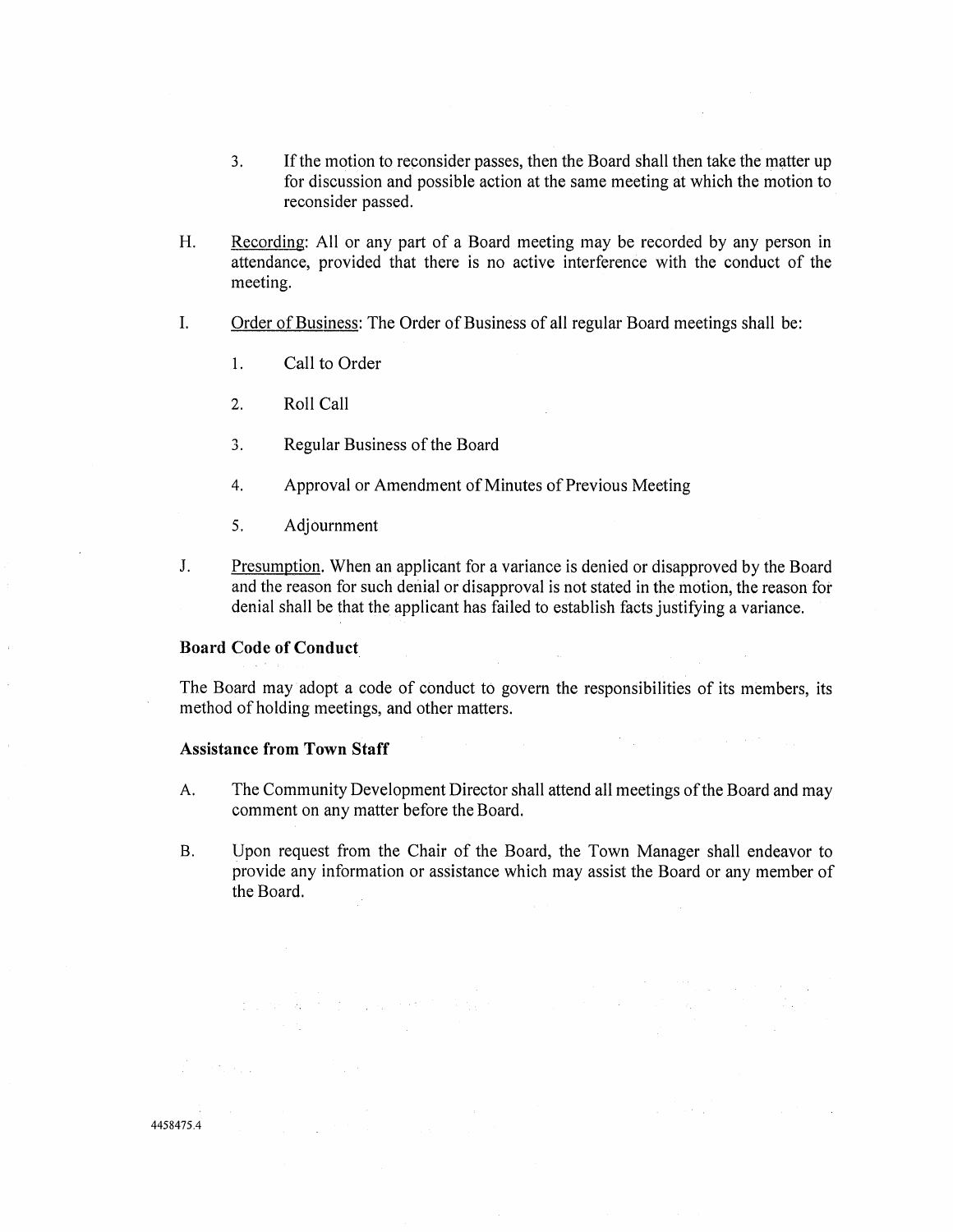# APPENDIX A TO RULES OF PROCEDURE FOR THE BOARD OF ADJUSTMENT

### Variance Hearing Procedure

- I. Chair states the name of the case and asks for the staff report.
- II. Staff presents its report and recommendation; Board is invited to ask questions.
- III. Applicant/representative presents case; Board is invited to ask questions.
- IV. Chair opens the public hearing, invites speakers in favor of or against the proposal, and asks speakers to state name and whether they are resident of the Town. (Board is invited to ask questions of each speaker after they conclude their remarks.)
- V. Chair closes public hearing.
- VI. Applicant/representative is invited to rebut/clarify/conclude.
- VII. Board members are invited by the Chair to ask questions of the applicant/representative and/or Town Staff.

VIII. Board deliberates.

- IX. Chair calls for a motion, and a second.
- X. Chair asks for discussion on the motion, if any.
- XI. Voting, either by roll call or voice vote.
- XII. The results of the voting are declared by the Secretary.
- XIII. Board moves to next item of business.

4458475.4